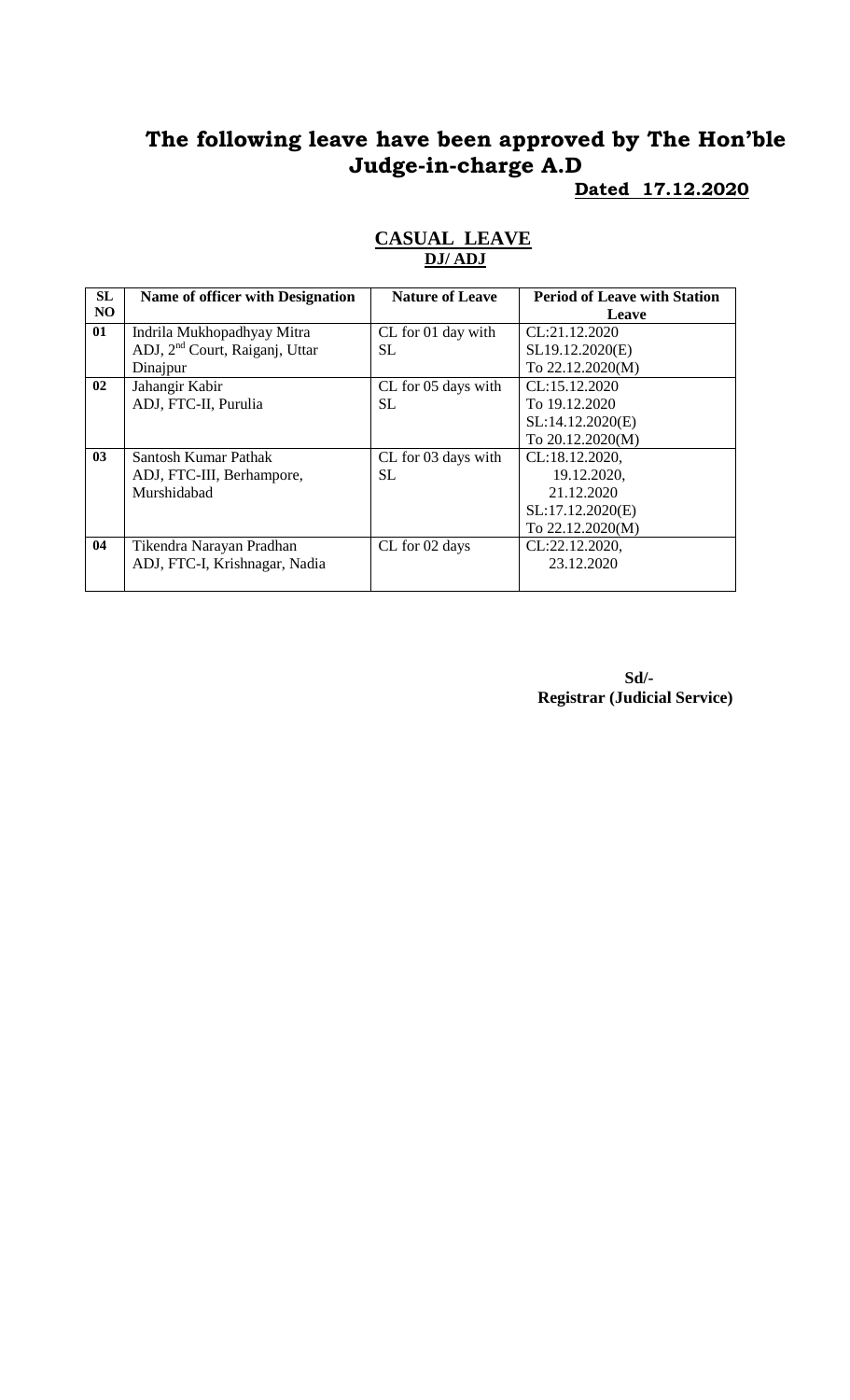### **The following leave have been approved by the Hon'ble Judge-in-Charge A.D.**

#### **Dated: 17.12.2020**

### **ADJ, FTC/CJ(SD)**

| SL<br>N <sub>O</sub> | Name of officer with Designation                                                      | <b>Nature of Leave</b>   | <b>Period of Leave with Station</b><br><b>Leave</b> |
|----------------------|---------------------------------------------------------------------------------------|--------------------------|-----------------------------------------------------|
| 01.                  | Sri Animesh Ghosh<br>$CJ(SD)$ , 10 <sup>th</sup> Court, Alipore, South 24<br>Parganas | Earned Leave for 11 days | From 01.12.2020 to 11.12.2020                       |

### **JM**

| SL<br>N <sub>O</sub> | Name of officer with Designation        | <b>Nature of Leave</b>   | <b>Period of Leave with Station</b><br>Leave |
|----------------------|-----------------------------------------|--------------------------|----------------------------------------------|
| 02.                  | Zeba Perveen<br>JM, $7th$ Court, Howrah | Earned Leave for 06 days | From 14.12.2020 to 19.12.2020                |

Sd/-  **Registrar (Judicial Service)**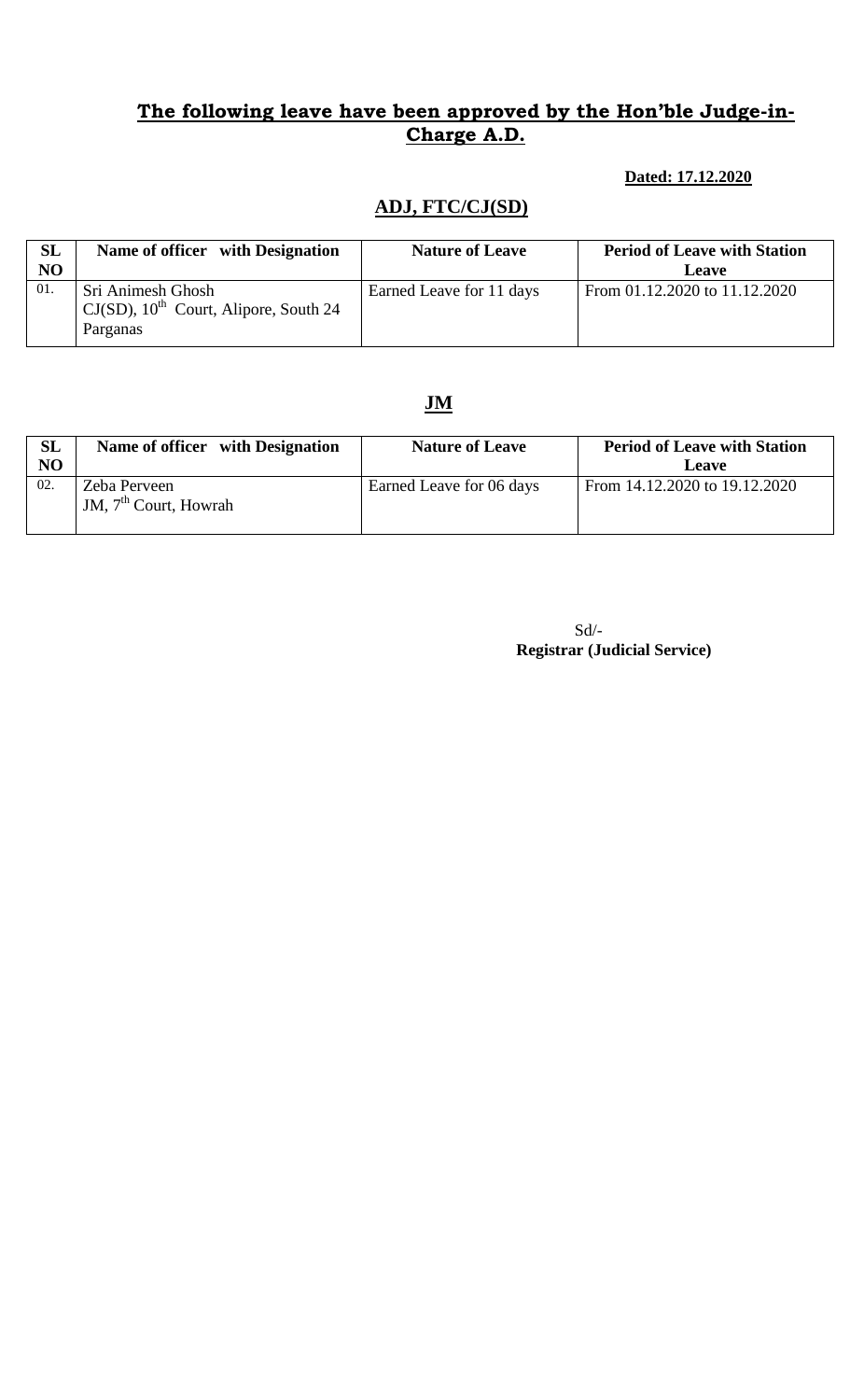### **The following leave have been approved by the Hon'ble Judge-in-Charge A.D.**

**Dated: 17.12.2020**

### **CASUAL LEAVE DJ/ ADJ**

| SL<br>NO          | Name of officer with Designation                                                | <b>Nature of Leave</b>             | <b>Period of Leave with Station Leave</b> |
|-------------------|---------------------------------------------------------------------------------|------------------------------------|-------------------------------------------|
| 01.               | Sri Ashis Kumar Hazra<br>Judge, Special Court-cum-ADJ, Dugapur                  | CL for 02 days with SLP            | From 10.12.2020 to 11.12.2020             |
| $\overline{02}$ . | Sri Arup Roy<br>ADJ, FTC-3, Barrackpore, 24 Pgs (N)                             | CL for 01 day with SLP             | On 11.12.2020                             |
| 03.               | Sri Arun Kumar Nandy<br>ADJ, FTC-5, Barasat, 24 Pgs (N)                         | CL for 01 day                      | On 01.12.2020                             |
| 04.               | Sri Bikash Banik<br>ADJ, 1 <sup>st</sup> Court, Durgapur, Paschim<br>Bardhaman  | CL for 03 days with SLP            | From 09.12.2020 to 11.12.2020             |
| 05.               | Smt. Bipasha Mondal (Das)<br>ADJ, FTC-II, Raiganj, Uttar Dinajpur               | CL for 01 day with SLP             | On 11.12.2020                             |
| 06.               | Sri Debanjan Ghosh<br>ADJ, FTC-2, Asansol, Paschim<br>Bardhaman                 | CL for 01 day with SLP             | On 14.12.2020                             |
| 07.               | Sri Debaprasad Nath<br>ADJ, $13^{\text{th}}$ Court, Alipore, 24 Pgs (S)         | CL for 02 days with SLP            | From 15.12.2020 to 16.12.2020             |
| 08.               | Sarad Kumar Chhetri<br>ADJ, FTC-II, Berhampore, Murshidabad                     | CL for 02 days                     | From 10.12.2020<br>11.12.2020             |
| 09.               | Sri Gopal Kishor Sinha<br>ADJ, 7 <sup>th</sup> Court, Alipore, 24 Pgs           | $\overline{\text{CL}}$ for 02 days | From 15.12.2020 to 16.12.2020             |
| 10.               | Dr. Modhumita Basu<br>ADJ, $7th$ Court, Barasat, 24 Pgs (N)                     | CL for 01 day                      | On 04.12.2020                             |
|                   |                                                                                 | CL for 03 days                     | From 14.12.2020 to 16.12.2020             |
| 11.               | Sri Raja Ray<br>ADJ, 2 <sup>nd</sup> Court, Durgapur                            | CL for 02 days with SL             | From 14.12.2020 to 15.12.2020             |
| 12.               | Smt. Srimayi Kundu<br>ADJ, FTC-2, Lalbagh, Murshidabad                          | CL for 01 day with SL              | On 05.12.2020                             |
| 13.               | Sanjay Kumar Sharma<br>ADJ, FTC-I, Lalbagh, Murshidabad                         | CL for 03 days                     | From 25.11.2020 to 27.11.2020             |
|                   |                                                                                 | CL for 01 day                      | On 05.12.2020                             |
| 14.               | Sutanuka Nag<br>ADJ, Bench - II City Sessions Court,<br>Bichar Bhawan, Calcutta | CL for 01 day                      | On 11.12.2020                             |
| 15.               | Sourav Bhattacharya<br>Judge, Commercial Court, Asansol,<br>Paschim Bardhaman   | CL for 01 day                      | On 10.12.2020                             |
| 16.               | Suvadip Chowdhury<br>ADJ, FTC-I, Alipore, 24 Pgs (S)                            | CL for 02 days                     | From 10.12.2020 to 11.12.2020             |
| 17.               | Saket Kumar Jha<br>ADJ, 4thCourt, Asansol,                                      | CL for 01 day                      | On 08.12.2020                             |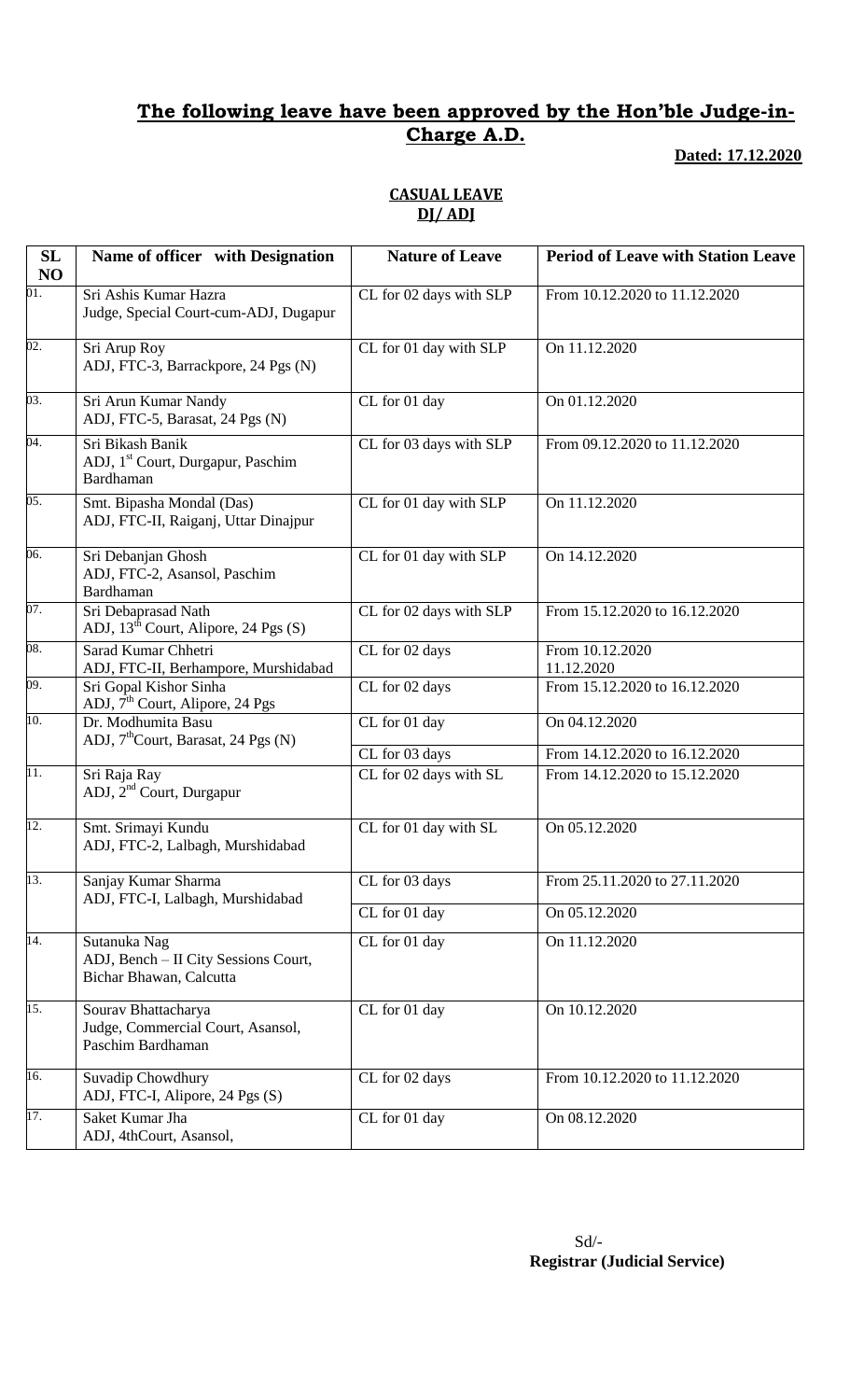### **The following leave have been approved by the Hon'ble Judge-in-Charge A.D.**

#### **Dated: 17.12.2020**

## **DJ/ ADJ**

| <b>SL</b><br>N<br>$\mathbf 0$ | Name of officer with<br><b>Designation</b>                                         | <b>Nature of Leave</b>       | <b>Period of Leave</b>        |
|-------------------------------|------------------------------------------------------------------------------------|------------------------------|-------------------------------|
| 01.                           | Sri Ratan Kumar Das<br>ADJ, 2 <sup>nd</sup> Court, Uluberia,<br>Howrah             | Quarantine Leave for 30 days | From 14.07.2020 to 13.08.2020 |
| $\overline{02}$ .             | Masuk Hossain Khan<br>Judge, Spl Court, IE Act-cum-<br>ADJ, Burdwan                | Quarantine Leave for 17 days | From 25.09.2020 to 11.10.2020 |
| 03.                           | Sri Bhawani Shanker Sharma<br>ADJ, 4 <sup>th</sup> Court, Malda                    | Quarantine Leave for 14 days | From 16.06.2020 to 29.06.2020 |
| $\overline{04}$ .             | Sri Subasish Ghosal<br>ADJ, 17 <sup>th</sup> Court, Alipore, 24 Pgs<br>(S)         | Quarantine Leave for 15 days | From 17.08.2020 to 31.08.2020 |
| 05.                           | Sri Partha Pratim Dutta<br>ADJ, 4 <sup>th</sup> Court, Burdwan                     | Quarantine Leave for 14 days | From 28.09.2020 to 11.10.2020 |
| 06.                           | Sri Bikash Banik<br>ADJ, 1 <sup>st</sup> Court, Contai, Purba<br>Medinipur         | Quarantine Leave for 04 days | From 15.06.2020 to 18.06.2020 |
| 07.                           | Sri Pushpal Satpathi, ADJ, 6 <sup>th</sup><br>Court, Alipore, South 24<br>Parganas | Quarantine Leave for 10 days | From 12.10.2020 to 21.10.2020 |
| $\overline{08}$ .             | Smt. Anita Mathur, ADJ, 5 <sup>th</sup><br>Court, Howrah                           | Quarantine Leave for 22 days | From 28.09.2020 to 19.10.2020 |
| 09.                           | Smt. Modhumita Basu, ADJ, 7 <sup>th</sup><br>Court, Barasat, North 24<br>Parganas  | Quarantine Leave for 13 days | From 20.11.2020 to 02.12.2020 |
| 10.                           | Sri Sukumar Ray, DJ,<br>Kalimpong                                                  | Quarantine Leave for 26 days | From 16.11.2020 to 11.12.2020 |